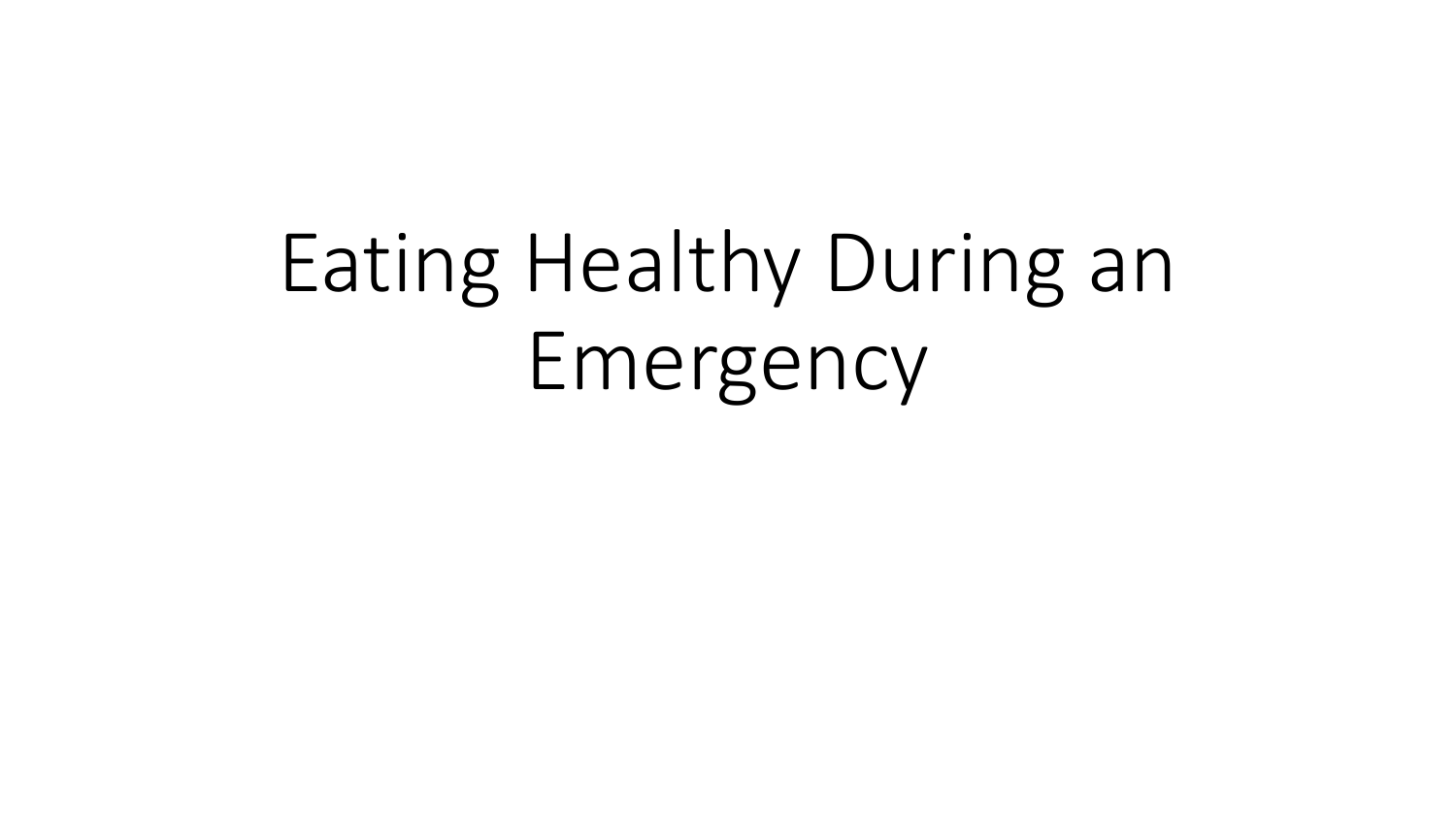## Types of Emergencies:

- Weather event- examples: snow storm, flooding, high winds (trees down, blocking roads)
- 



• Medical event- examples: bio-warfare, pandemic, epidemic, seasonal outbreaks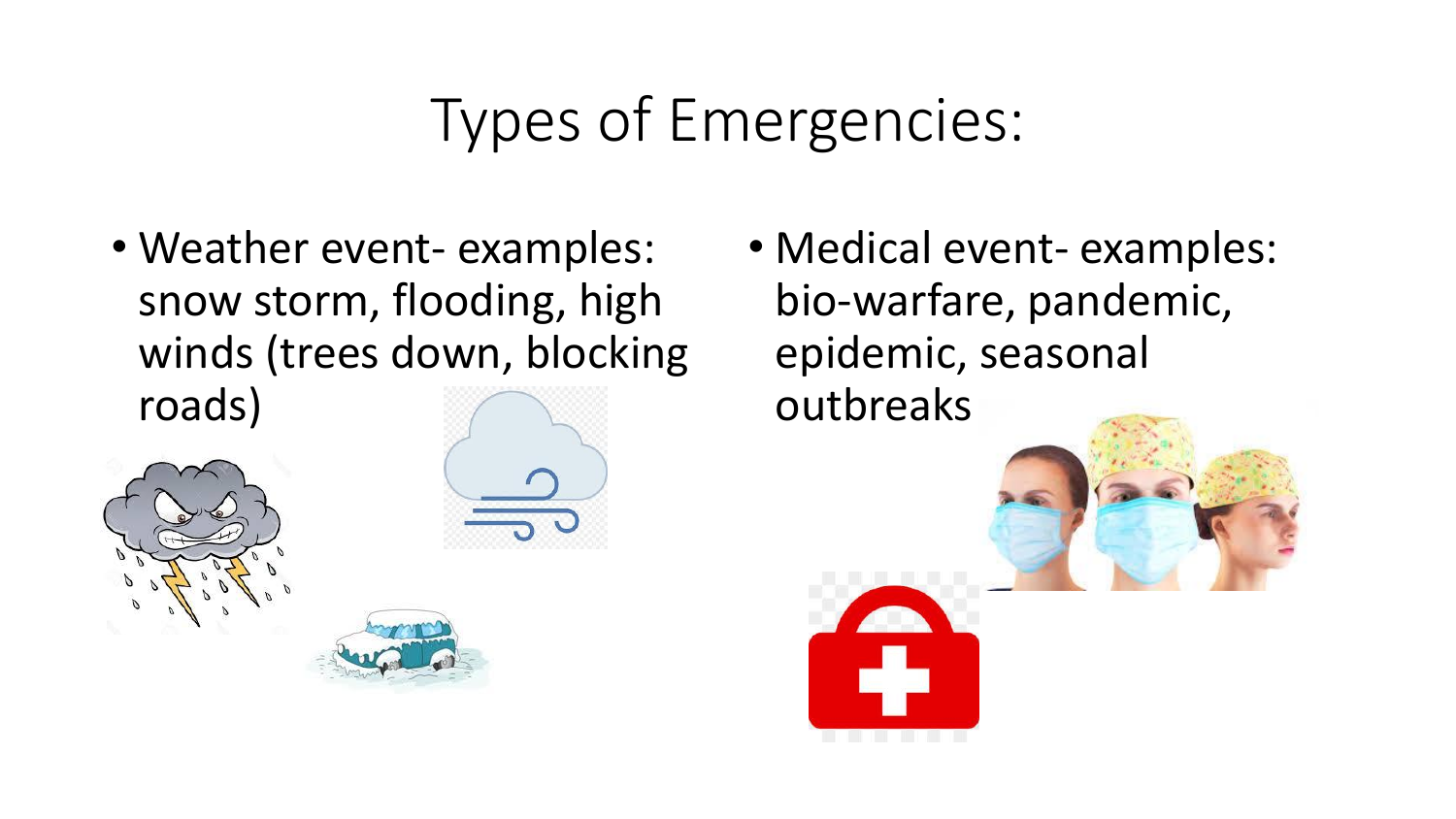## Planning or Reacting to Emergencies:

- Have a one week supply of food and water
- Have foods that are sustainable and shelf-stable, if possible
- Don't get discouraged if you can't find items you would normally buy
- Look for substitutes for these items in a pinch



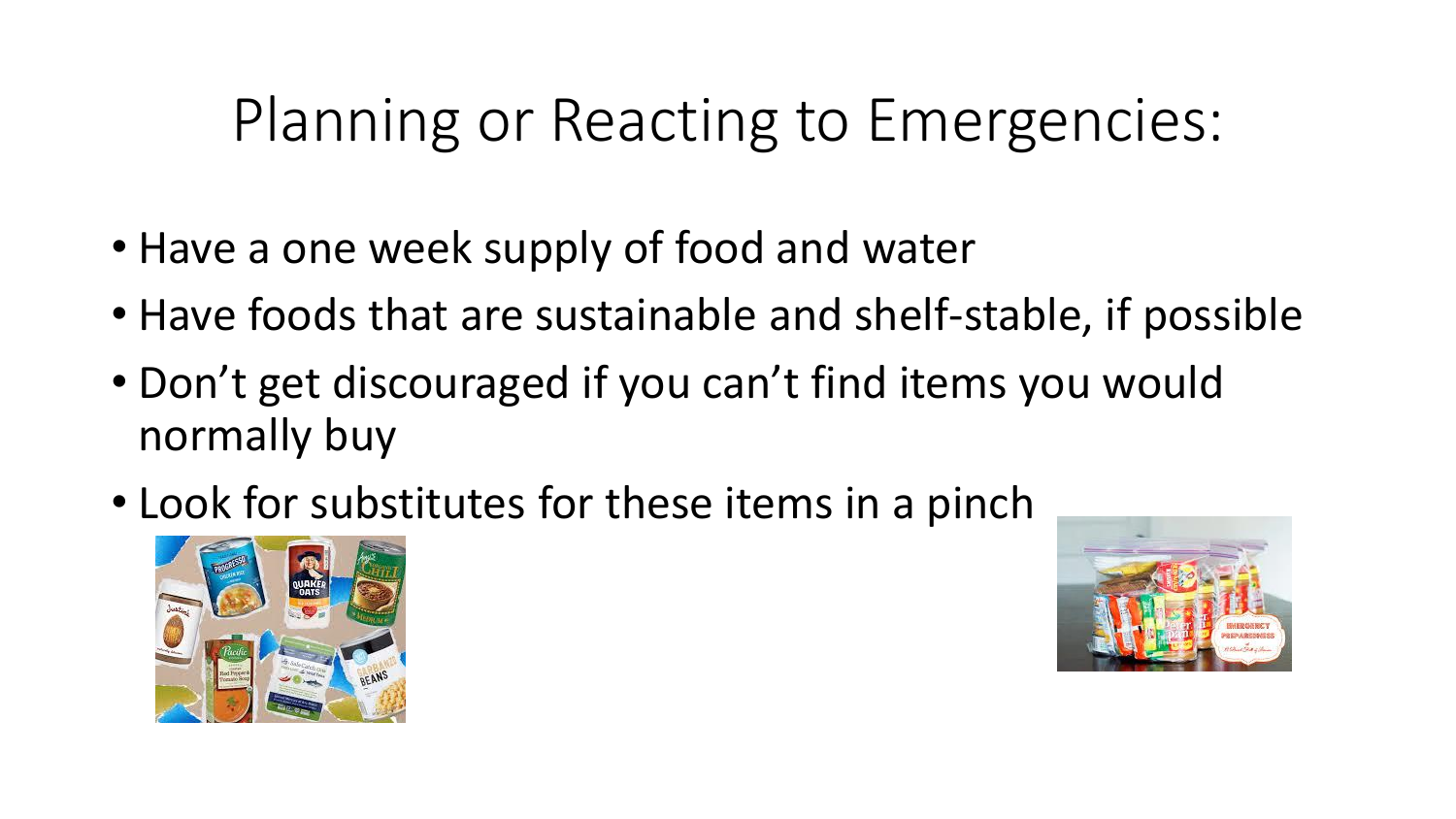#### Substitutes in a Pinch



- For whole wheat pastas (substitute regular pastas and add nonstarchy vegetables to increase the fiber content to compensate for it not being whole grain)
- For bread (substitute wraps- whole grain, low carb, high fiber, etc.); can use as a "bun" for hamburger or can be used for a make-shift sandwich
- Fresh vegetables may be hard to find or in limited supply, but you may substitute frozen vegetables or canned vegetables (both provide

valuable nutrition)



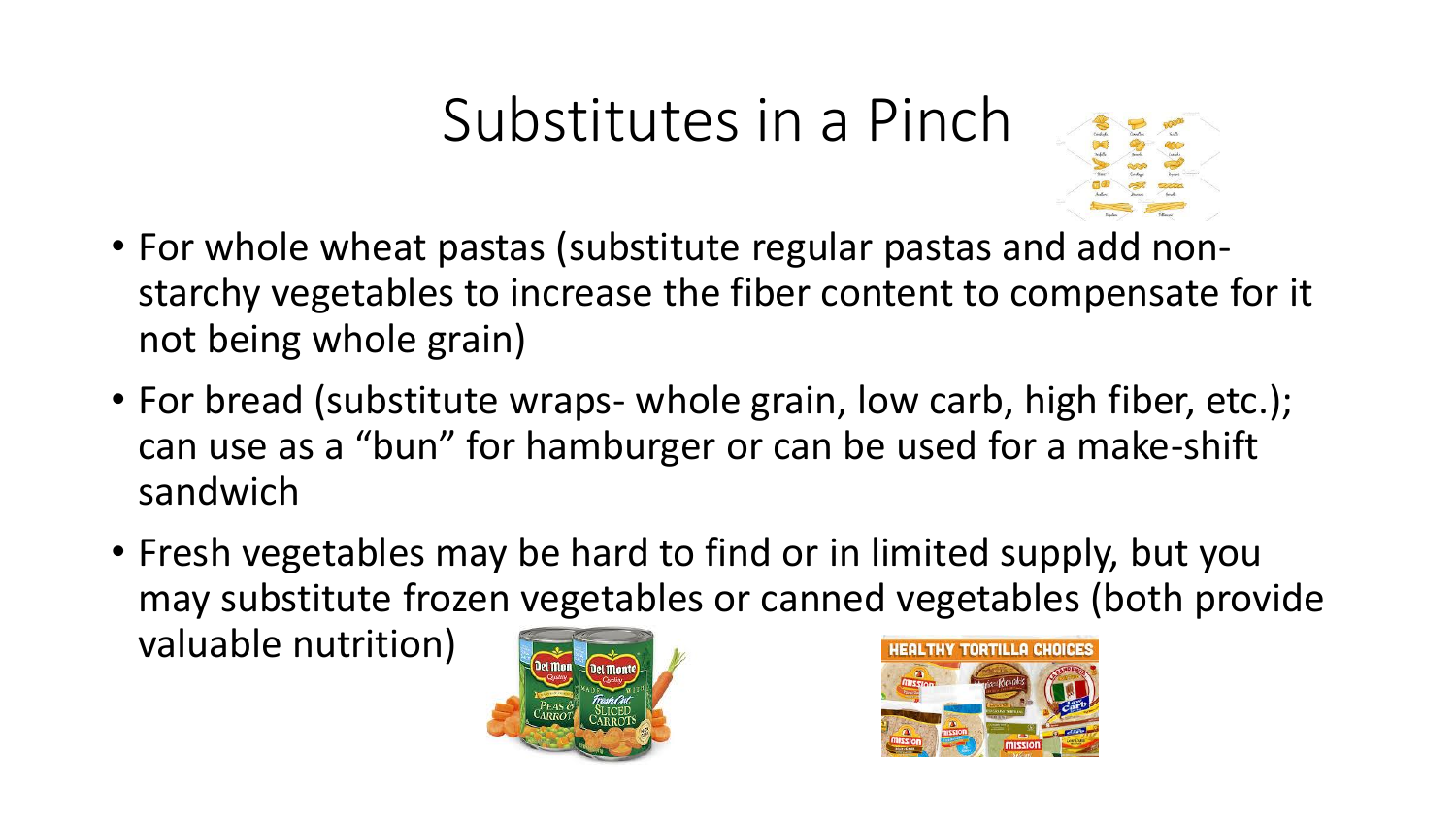#### Substitutes continued…

- If you can't find whole pieces of meat, use canned chicken or canned tuna and salmon for good sources of protein
- Fresh fruit can be hard to find or in limited supply, but you may substitute unsweetened, frozen fruit or canned fruit in 100% juice or water (both provide valuable nutrition)







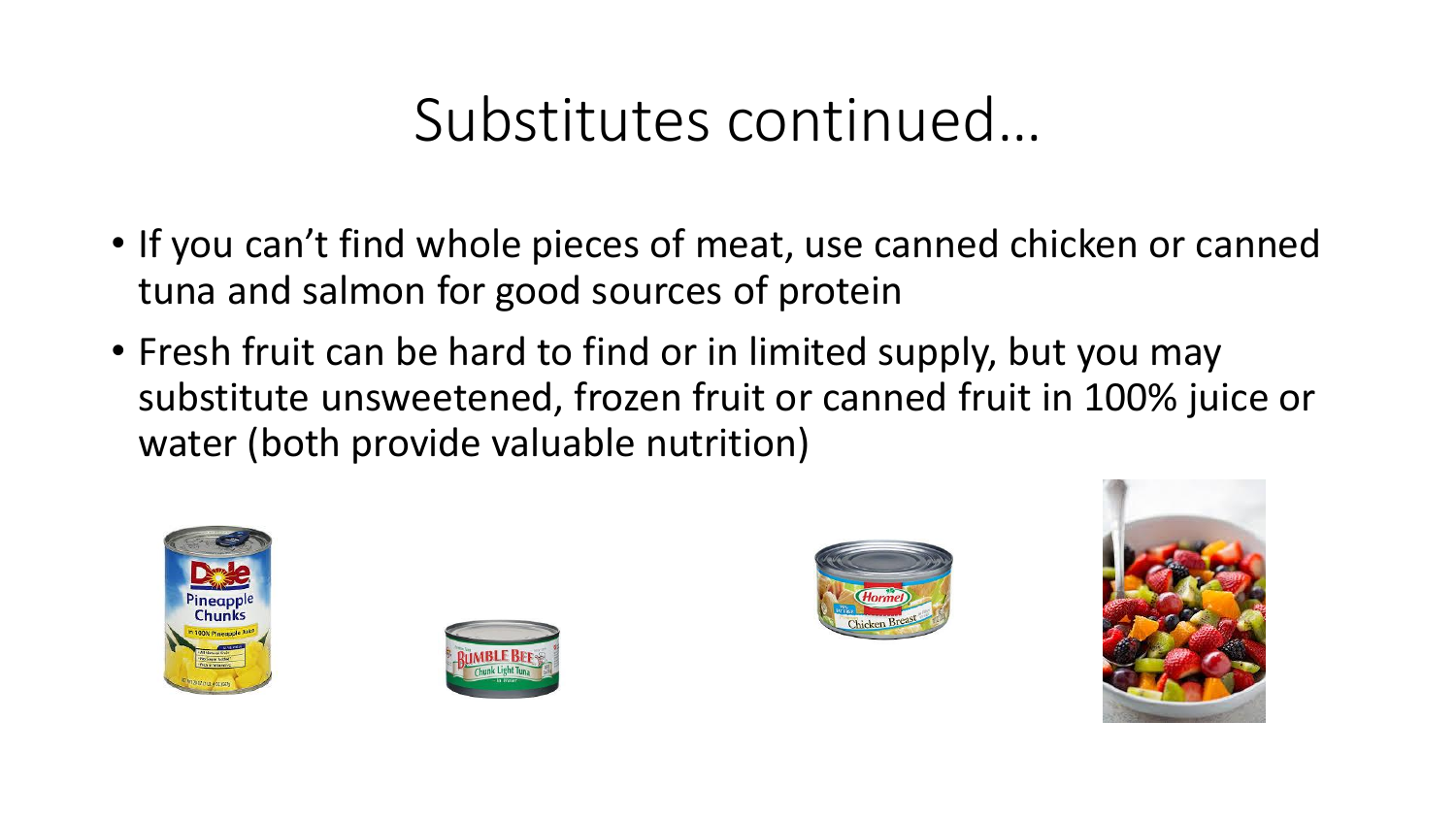# Shopping During an Emergency:

- Peanut butter/other nut butters- provide good protein and will sustain you
- Whole grain cereals and granola bars (will provide fiber, nutrients and will also sustain you)
- Whole grain crackers paired with low-fat cheese or nut butter for a sustainable snack
- Canned beans and legumes (add protein and fiber)- may add to soups or as a side dish
- Pastas- whether whole grain or regular (can add vegetables to increase fiber content and make meals go further)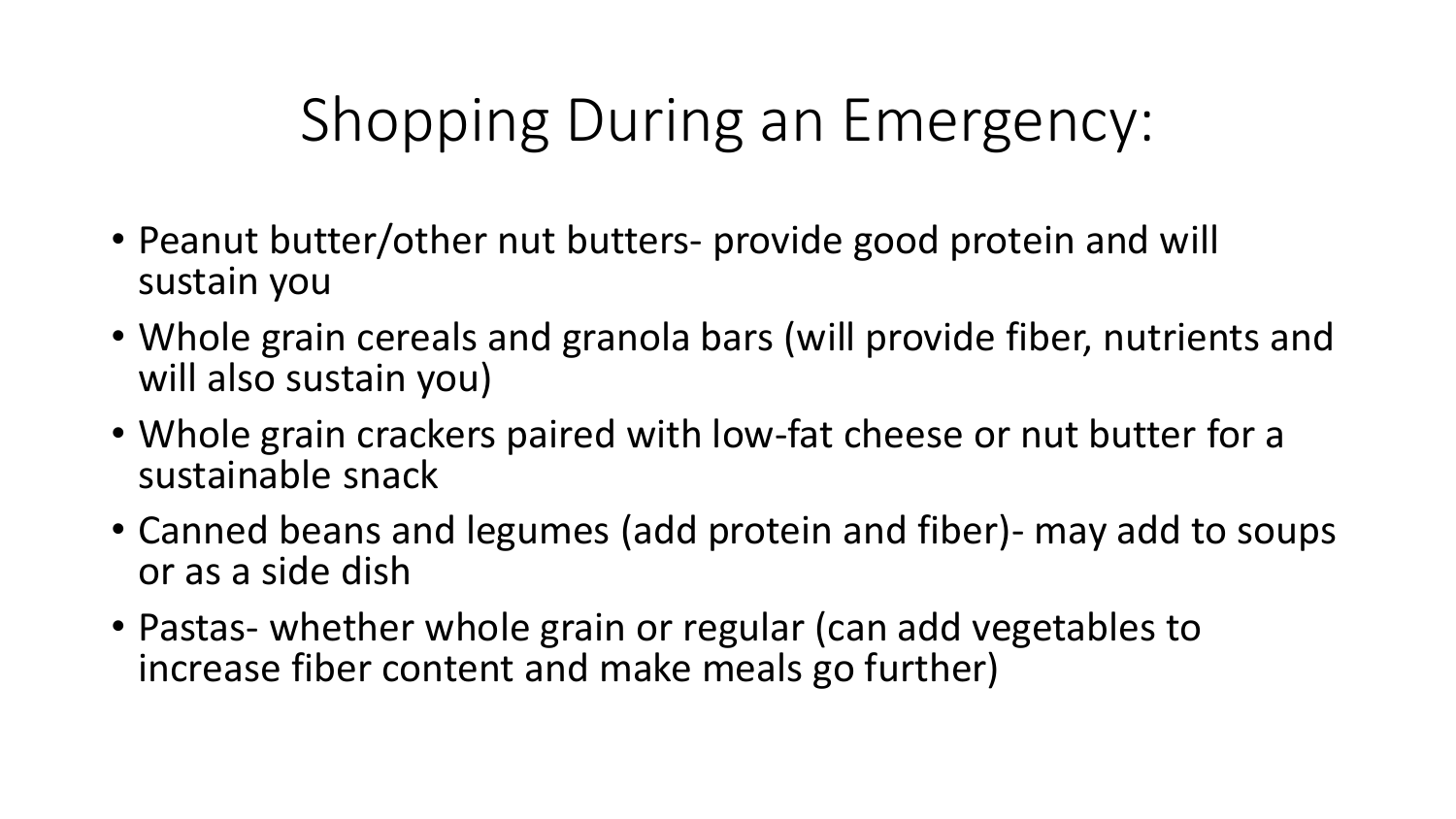## Shopping continued…

- Fresh, frozen or canned vegetables- depending on which is/are not available or is/are in limited supply
- Fresh, frozen or canned fruit in 100% juice or water- depending on which is/are not available or is/are in limited supply
- Canned meats and tuna or salmon- if whole pieces of meat are not available
- Whole grain breads or wraps
- Eggs (can be used for multiple meals, not just breakfast)
- Yogurts- whether Greek or Non-Greek (look for lower sugar content and active cultures)